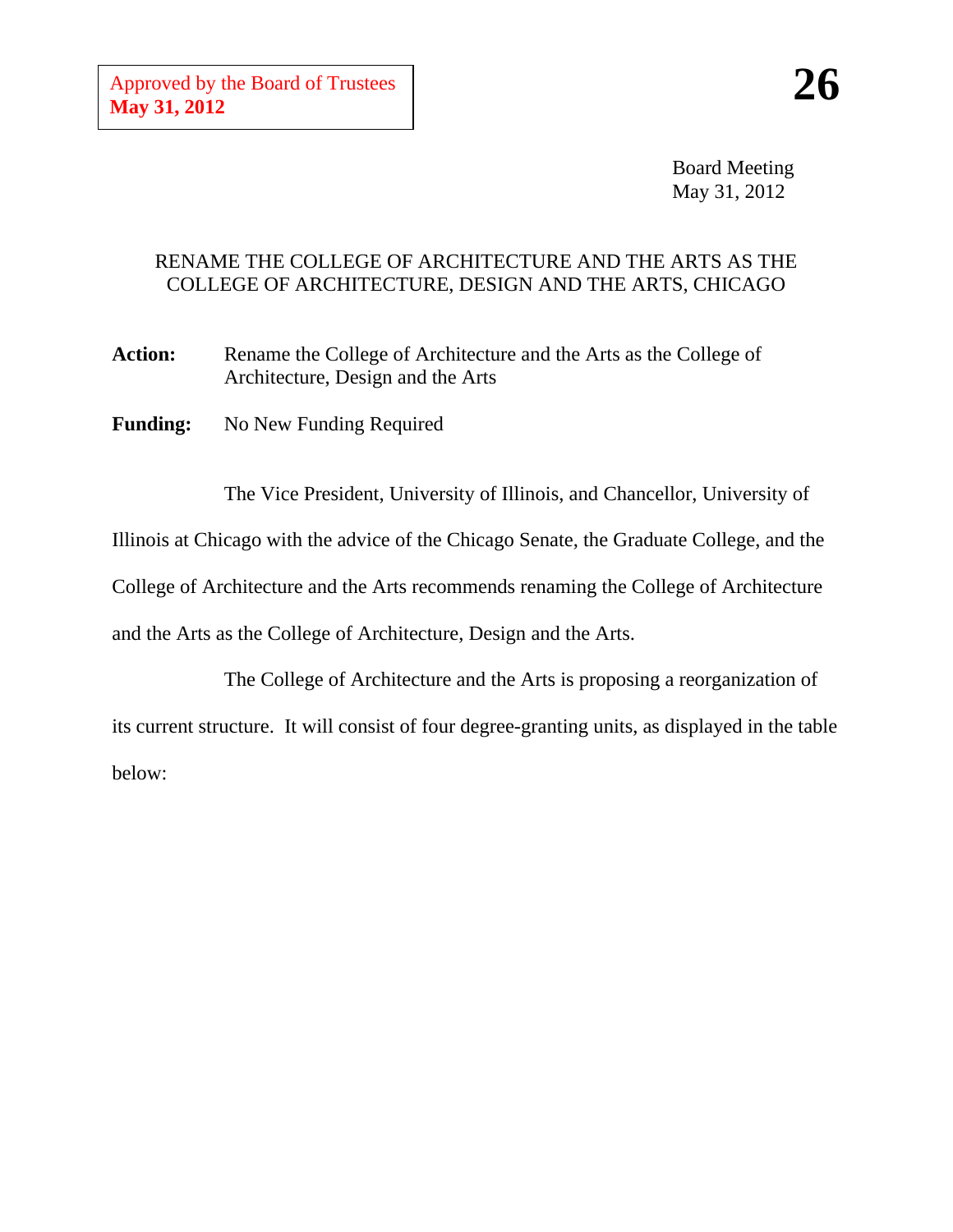| Current and Proposed Units in the College of Architecture and the Arts, UIC<br>Proposed name change to: College of Architecture, Design and the Arts |                                       |                                                                                  |
|------------------------------------------------------------------------------------------------------------------------------------------------------|---------------------------------------|----------------------------------------------------------------------------------|
| <b>Current Structure</b>                                                                                                                             | <b>Proposed Structure</b>             |                                                                                  |
|                                                                                                                                                      | <b>School</b>                         | <b>Department</b>                                                                |
| School of Architecture                                                                                                                               | School of Architecture (no<br>change) |                                                                                  |
| Department of Art History                                                                                                                            | School of Art and Art History         | Department of Art History                                                        |
|                                                                                                                                                      |                                       | Department of Art (from Art<br>area within existing School of<br>Art and Design) |
| School of Art and Design                                                                                                                             | School of Design (Art Area            | Graphic Design Area                                                              |
|                                                                                                                                                      | now in Department of Art in           | <b>Industrial Design Area</b>                                                    |
|                                                                                                                                                      | School of Art and Art History)        |                                                                                  |
| Department of Theatre and<br>Music                                                                                                                   | School of Theatre and Music           | Department of Music                                                              |
|                                                                                                                                                      |                                       | Department of Theatre                                                            |

The reorganization creates a college with an appropriately balanced academic focus and strengthened leadership structure at the unit level that will ensure the fulfillment of the visions enumerated by the proposed Schools of Design, Art and Art History, and Theatre and Music, and the existing School of Architecture. This new structure is reflected in the new college name, which incorporates the professional focus of design and architecture, the interdisciplinary nature of art and art history, and the conservatory and professional pedagogies taking place in theatre and music. In this configuration the schools will more strongly interact with the four important campus institutions that are housed within the college: Gallery 400, the Jane Addams Hull-House Museum, the City Design Center, and the UIC Theatre; and the UIC Innovation Center, a major cross-campus initiative co-founded with the College of Business Administration and the College of Engineering.